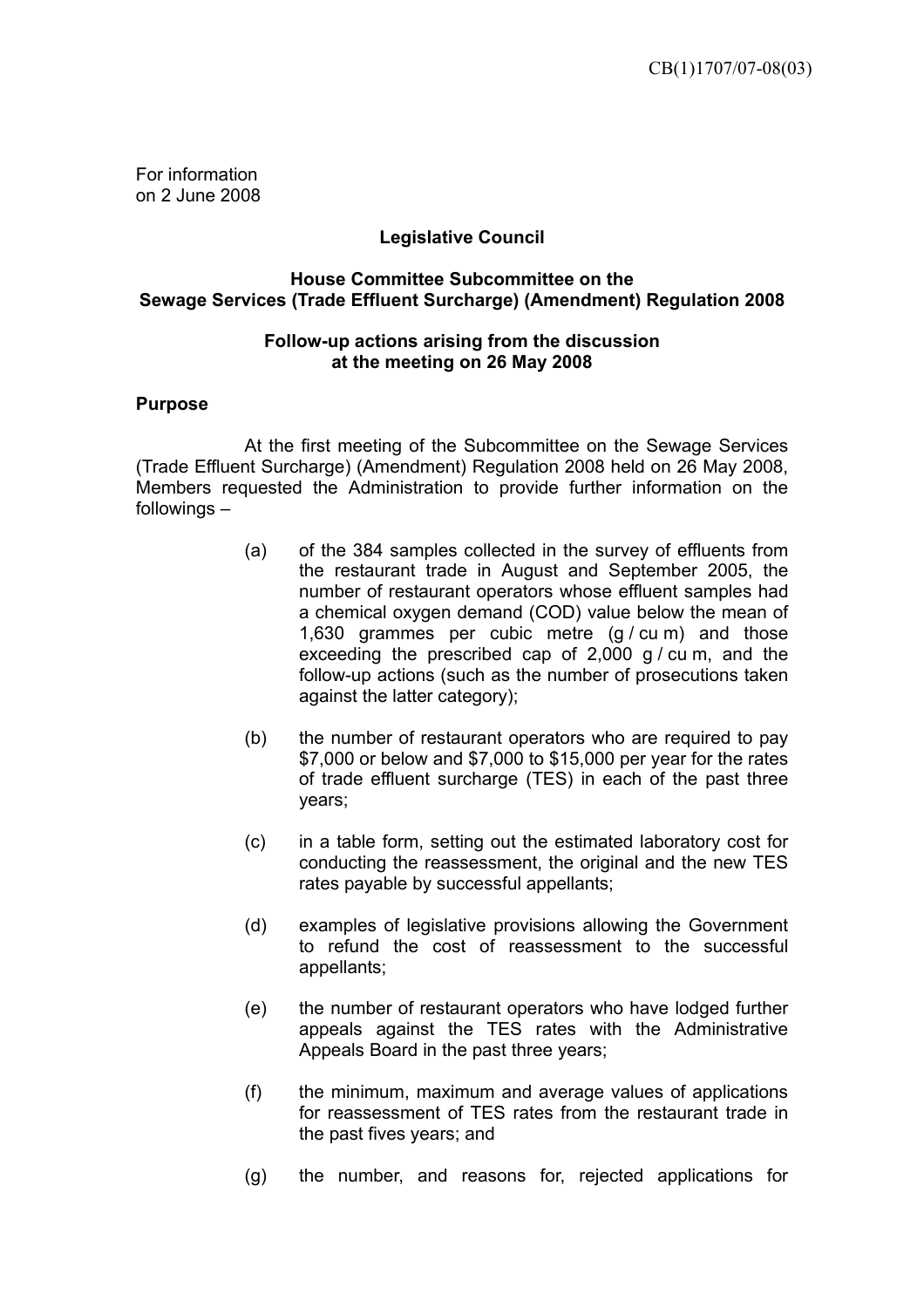reassessment of TES rates from the restaurant trade in the past five years.

2. This paper seeks to provide the information requested.

### **Survey of effluents from the restaurant trade**

3. The survey of effluents from the restaurant trade was carried out by the Environmental Protection Department (EPD) in August and September 2005. By the end of the survey, 384 samples were collected during inspections and analysed. From the result, we calculated the mean of the samples considering that the existing structure of the charging scheme relies on the average pollution loads of all TES trades for apportioning the relevant cost among the TES trades. The use of any other statistical figure, such as the median, would necessitate the restructuring of the entire scheme to apply the same measure to all TES trades. It would also mean we would have to recalculate all TES rates applicable to the TES trades on the premise of the polluter-pays principle and the target of full recovery of the relevant cost.

4. The results indicated that effluent strength of the restaurant operators ranged from  $32 g / cu$  m to  $77,500 g / cu$  m, with a mean of 2,520 g / cu m. To avoid distortion of the results by unusually high and low values, samples lying beyond two standard deviations from the mean were deleted. On this basis, 10 sample results were discarded. The values then ranged from 32 g / cu m to 14,900 g / cu m with a mean of 1,629 g / cu m. From which we concluded that 1,630 g / cu m would be a representative average COD value for the trade.

5. Among the 374 samples lying within two standard deviations from the mean, the COD value of 111 samples exceeds the generic mean of 1,630 g / cu m and the COD value of 263 samples is below the generic mean. Among the 111 samples, 84 of them carry a COD value exceeding the cap of 2,000 g / cu m for the calculation of TES rates.

6. During the survey, effluent samples were collected in confidence and were not for the *Water Pollution Control Ordinance* (Cap 358) (WPCO) enforcement purpose and therefore cannot form a basis for prosecution. Nevertheless, EPD will make reference to the survey results, individual traders' past performance, the nature, quantity and characteristics of the effluent discharges, and assess their corresponding environmental impacts to conduct inspections. If non-compliance is spotted during inspection, EPD may collect legal samples and take appropriate enforcement action accordingly. In parallel, EPD will arrange briefing sessions to these operators to help them adopt mitigating measures.

7. In respect of the restaurant trades, EPD conducted 4,608, 4,016 and 3,946 inspections under WPCO procedure in 2005, 2006 and 2007 respectively. The numbers of convictions were 14, 9 and 7 in 2005, 2006 and 2007 respectively.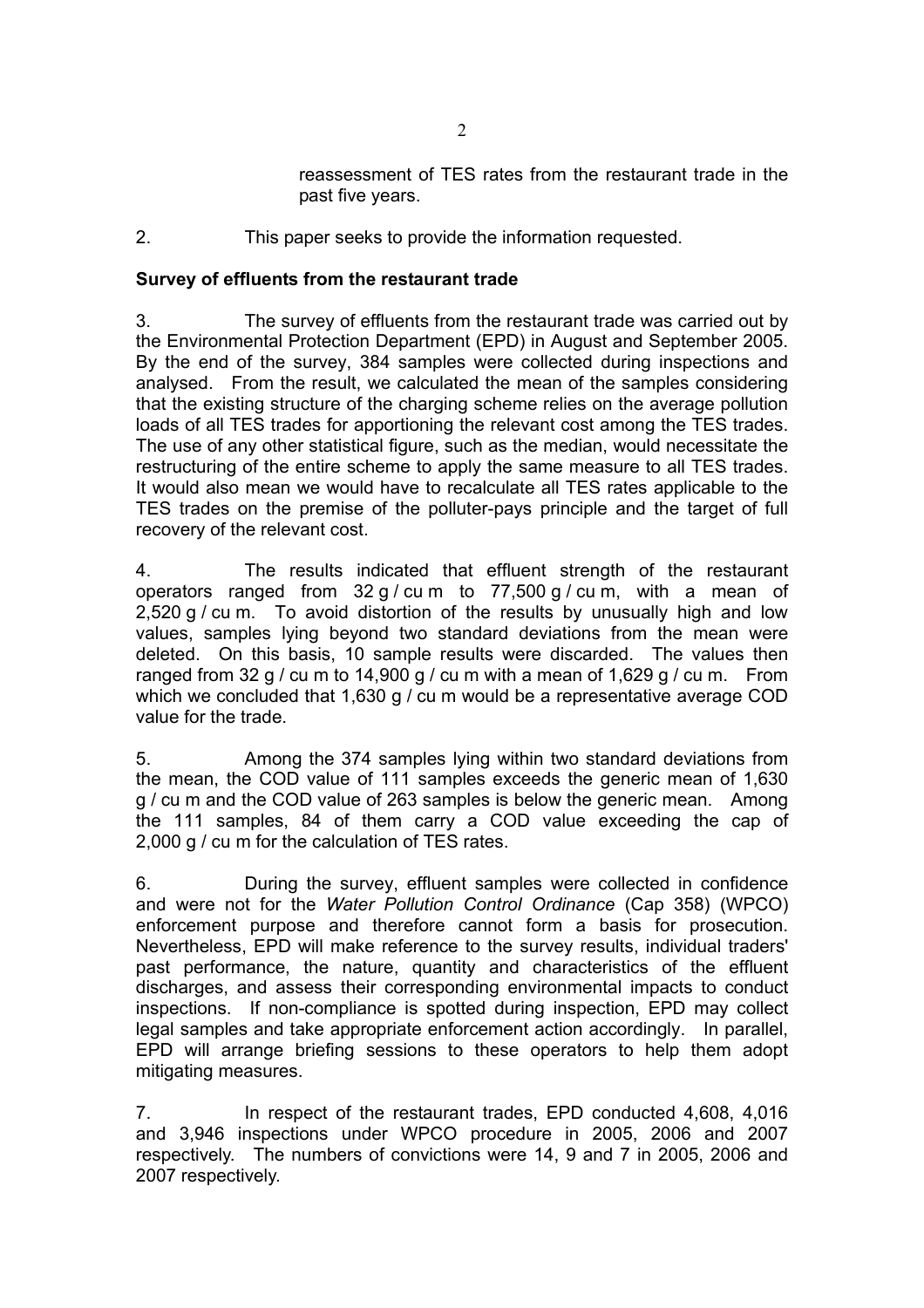### **TES paid by operators of the restaurant trade**

8. The number of restaurant operators who are required to pay \$7,000 or below and \$7,000 to \$15,000 for the past three years are summarised as follows –

|                                                       | As at April 2006                 |                                                | As at April 2007                 |                                                | As at April 2008                 |                                                |
|-------------------------------------------------------|----------------------------------|------------------------------------------------|----------------------------------|------------------------------------------------|----------------------------------|------------------------------------------------|
|                                                       | No. of<br>restaurant<br>accounts | % of total<br>no. of<br>restaurant<br>accounts | No. of<br>restaurant<br>accounts | % of total<br>no. of<br>restaurant<br>accounts | No. of<br>restaurant<br>accounts | % of total<br>no. of<br>restaurant<br>accounts |
| TES $\leq$<br>\$7,000 per<br>year                     | 7,390                            | 57%                                            | 7,665                            | 57%                                            | 8,067                            | 59%                                            |
| <b>TES</b> from<br>\$7,001 to<br>\$15,000<br>per year | 2,413                            | 19%                                            | 2,523                            | 19%                                            | 2,541                            | 18%                                            |

## **Estimated laboratory cost**

9. The laboratory cost for conducting the reassessment is directly related to the number of sampling days required for the reassessment, which in turn is determined according to the total pollution loading of the effluent. Upon receipt of an application for reassessment of the TES rate and all necessary information, the Drainage Services Department (DSD) will agree on the number of sampling days and the dates with the operator and the laboratory. Depending on an estimated daily COD load expressed in terms of kilogrammes per day (kg / day), two to six sampling days will be assigned throughout a period which is to be no more than eight weeks. The specified number of sampling days may be varied subsequently depending on the actual daily COD load of effluent samples collected on the previous sampling day(s). An applicant may withdraw the application for reassessment at any time during the samples collection period.

10. We are given to understand that laboratory cost ranges from \$3,000 to \$3,500 per sampling day. The corresponding costs of reassessment applications are tabulated as follows –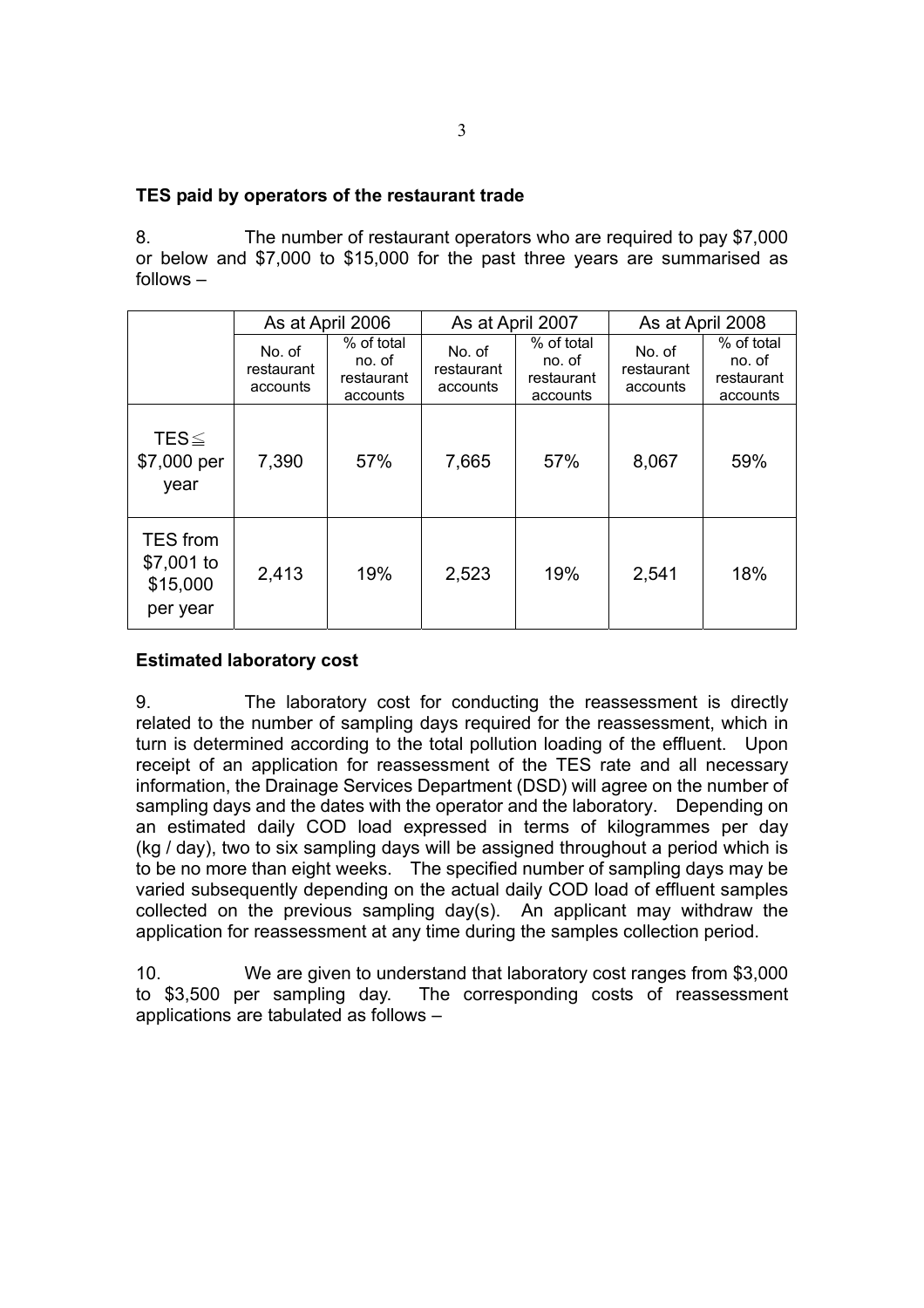| Range of COD<br>load discharged<br>(kg / day) | No. of<br>sampling<br>days | <b>Estimated</b><br>laboratory cost (\$) | <b>Original TES</b><br>rate | <b>TES</b> rates<br>payable by<br>successful<br>applicants |
|-----------------------------------------------|----------------------------|------------------------------------------|-----------------------------|------------------------------------------------------------|
| $0 - 50$                                      | 2                          | $6,000 - 7,000$                          |                             | From \$0 to                                                |
| $51 - 100$                                    | 3                          | $9,000 - 10,500$                         |                             | \$3.77 / cu m                                              |
| $101 - 300$                                   | 4                          | $12,000 - 14,000$                        | \$3.78 / cu m               | depending on                                               |
| $301 - 600$                                   | 5                          | $15,000 - 17,500$                        |                             | the revised                                                |
| >601                                          | 6                          | $18,000 - 21,000$                        |                             | <b>COD</b> values                                          |

### **Examples of legislative provisions**

11. We are not aware of examples of legislative provisions by which the Government is obliged to refund to a successful applicant the cost incurred by the applicant pertinent to conducting a reassessment of certain fees and charges.

### **Appeals to the Administrative Appeals Board**

12. There was no appeal to the Administrative Appeals Board between 2005 and 2007 against the TES rates. During the period, an appeal was made in February 2006 regarding TES trade classification of the appellant.

### **COD values of applications for reassessment of TES rates from the restaurant trade**

13. For the past five years, the minimum, maximum and average COD values of the applications for reassessment of TES rates from the restaurant trade are –

|         | <b>Minimum</b> | <b>Maximum</b> | Average |
|---------|----------------|----------------|---------|
| 2007-08 | 300            | 1730           | 875     |
| 2006-07 | 320            | 1860           | 870     |
| 2005-06 | 310            | 1730           | 857     |
| 2004-05 | 240            | 2040           | 865     |
| 2003-04 | 370            | 1770           | 810     |

### **Rejected applications for reassessment of TES rates from the restaurant trade**

14. For the period between 2003-04 and 2007-08, the number of rejected applications for reassessment of TES rates from the restaurant trade in each of the years was 7, 13, 10, 10 and 12 respectively. Generally speaking, reason for rejecting an application could be -

(a) the COD values of the samples collected from the premises